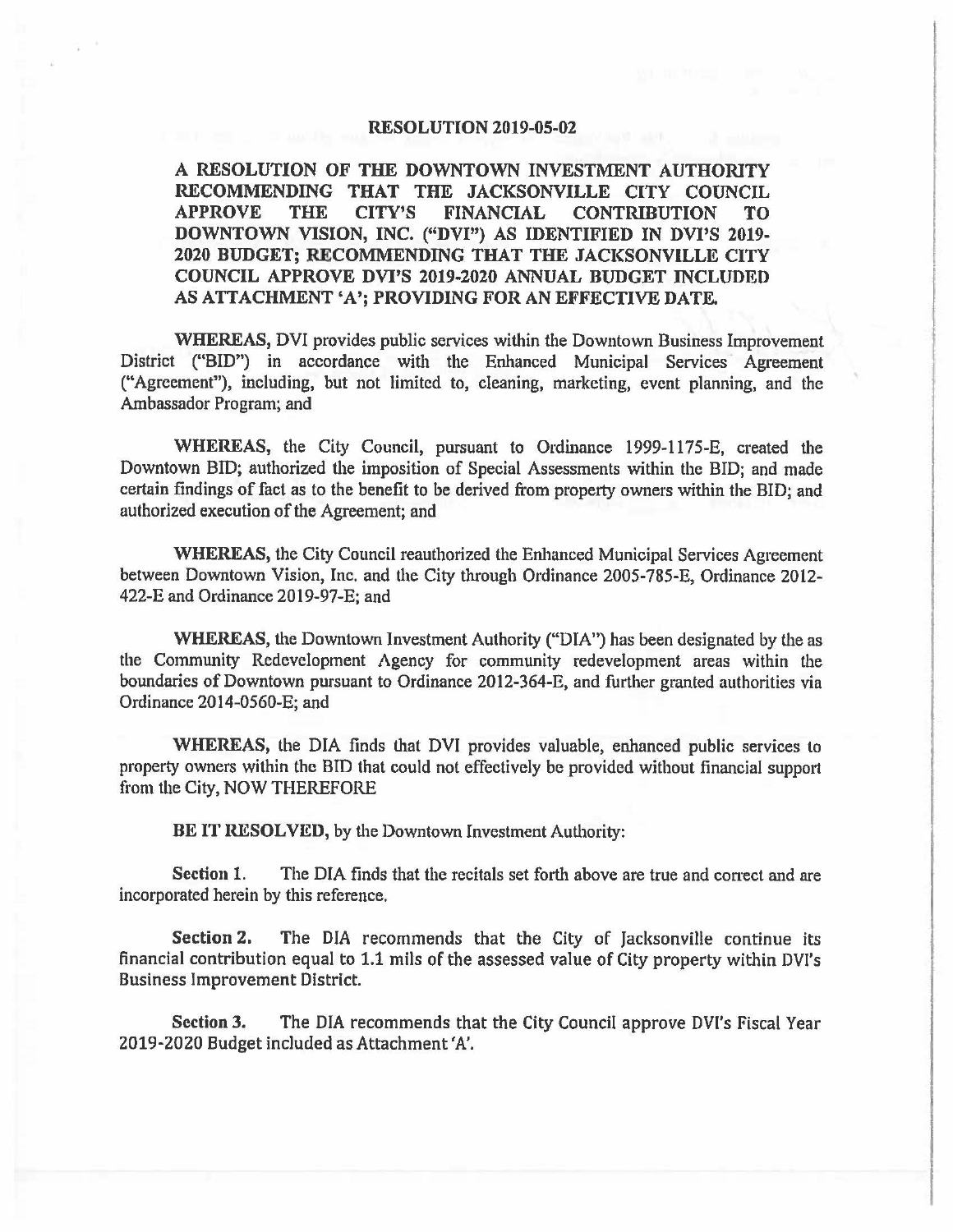RESOLUTION 2019-05-02 PAGE 2 OF 2

 $\sim$ 

**Section 4.** This Resolution, 2019-05-02, Shall become effective on the date it is signed by the Chair of the DIA Board.

 $\ell$ 

# WITNESS: **DOWNTOWN INVESTMENT AUTHORITY**

Craig Gibbs, Vice Chairman Date

May 15, 2019

 $\frac{1}{\sqrt{2}}$ VOTE: In Favor:  $\rightarrow$  Opposed: *D* Abstained: (*Barakat*)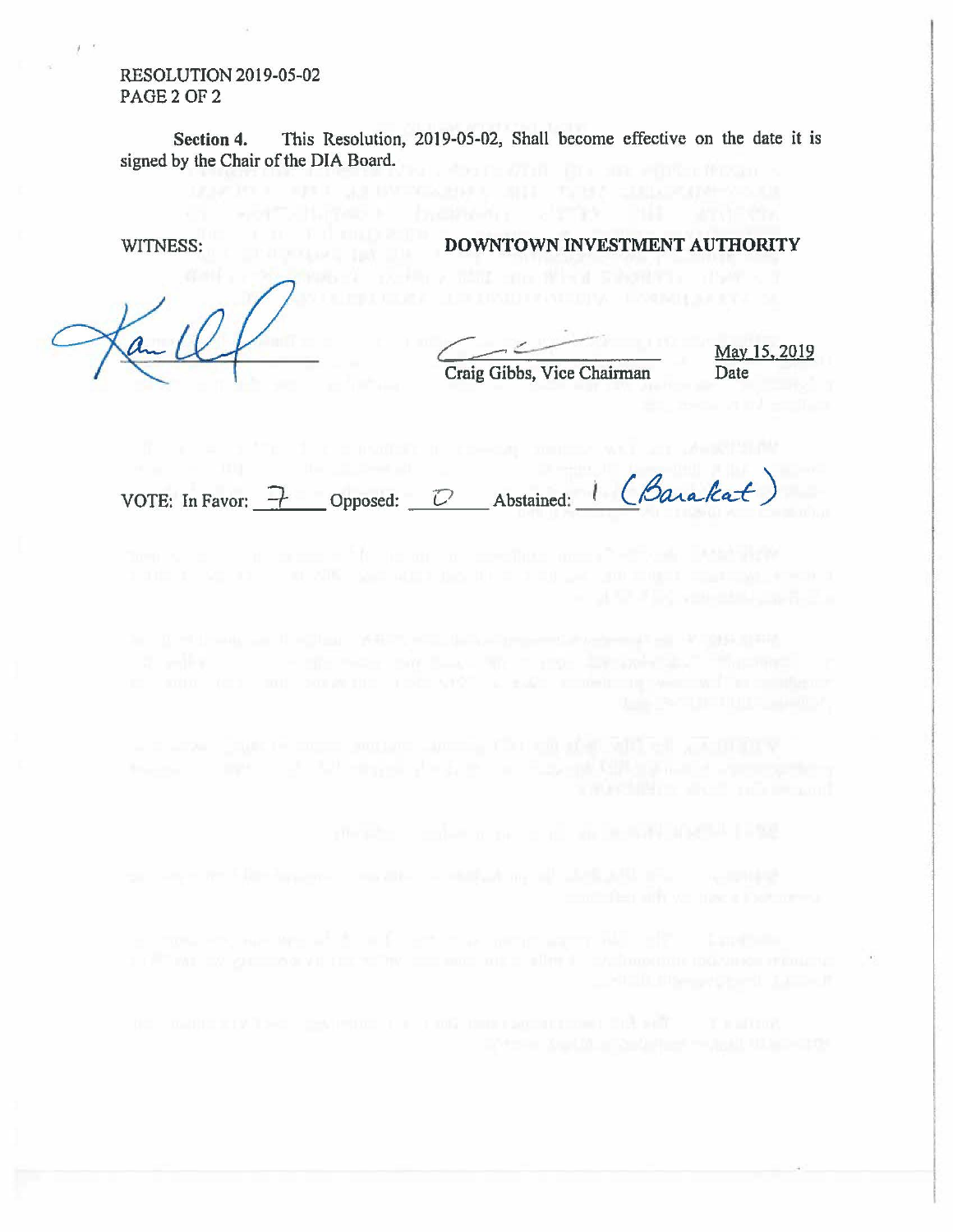

**Chair Teresa Durand-Stuebben** *DIRTT*

> **Vice Chair** *Oliver Barakat CBRE*

*Secretary* **Erik Higgins** *Gresham Smith* 

**Treasurer Numa Saisselin** *Florida Theatre*

**Board Members**

**Bill Adams** *Gunster Law Firm*

**Zach Ashourian** *Ash Properties* 

**John Blount** *First Baptist Church*

**Councilmember Lori Boyer** *Jacksonville City Council*

> **Stephen Crosby** *InvestJax*

**Nathaniel P. Ford** *Jacksonville Transportation Authority*

> **Jan Hanak** *Regency Centers*

**Brian Hughes** *Downtown Investment Authority*

> **Traci Jenks** *Cushman & Wakefield*

**Asst. Chief Jimmy Judge** *Jacksonville Sheriff's Office*

**Vince McCormack** *Perdue Office Interiors*

**Ryan McIntyre** *Vystar Credit Union*

**Bill Prescott** *Heritage Capital Group*

**John Ream** *The Connect Agency*

**Dawn Southworth** *Omni Jacksonville Hotel*

> **Kerri Stewart** *JEA*

**Chief Don Tuten** *Jacksonville Sheriff's Office*

> **Aundra Wallace** *JaxUSA Partnership*

*Downtown Vision, Incorporated*

May 3, 2019

Brian Hughes, CEO Downtown Investment Authority 117 W. Duval Street, #310 Jacksonville, FL 32202

# Re: Downtown Vision budget for Fiscal Year 2019-2020 (FY19/20)

Dear Mr. Hughes,

On behalf of the Board of Directors of Downtown Vision, please accept the following budget documents for Downtown Vision for the fiscal year 2019-2020:

- 1. Budget Office Form Schedule AD AE
- 2. FY19/20 Budget for Downtown Vision
- 3. Budget Comparison for FY18/19 and FY19/20
- 4. Historic City of Jacksonville contribution to Downtown Vision

These budget documents were approved at our recent meeting of our board of directors on Wednesday March 27, 2019. We now seek approval from the DIA board of directors, and eventually Mayor's Office and City Council.

As you know, commercial property owners in our Downtown business improvement district pay a 1.1 mils assessment on the taxable value of their property to Downtown Vision. These funds are used to complete our mission of keeping Downtown clean and safe, marketing Downtown to promote investment and ensuring a better overall Downtown experience.

The City of Jacksonville is the largest landowner within the district and we provide the same services to the City as we do to private property owners, if not more. We are thrilled that since 2017, the City of Jacksonville has contributed the full amount of the assessment on its properties in the district (with a credit for the fair market value of Downtown Vision office space in the city-owned Ed Ball Building).

We also believe it's a very wise investment -- Downtown Vision leverages more than \$3 in private funds from commercial property owners for every \$1 contributed by the City. We are all working towards the same goal.

We hope the Downtown Investment Authority and the City of Jacksonville warmly receives this year's request to continue to match the same formula calculation paid

> *214 N. Hogan Street Suite 120, Jacksonville, FL 32202 | 904.634.0303| Fax 904.634.8988*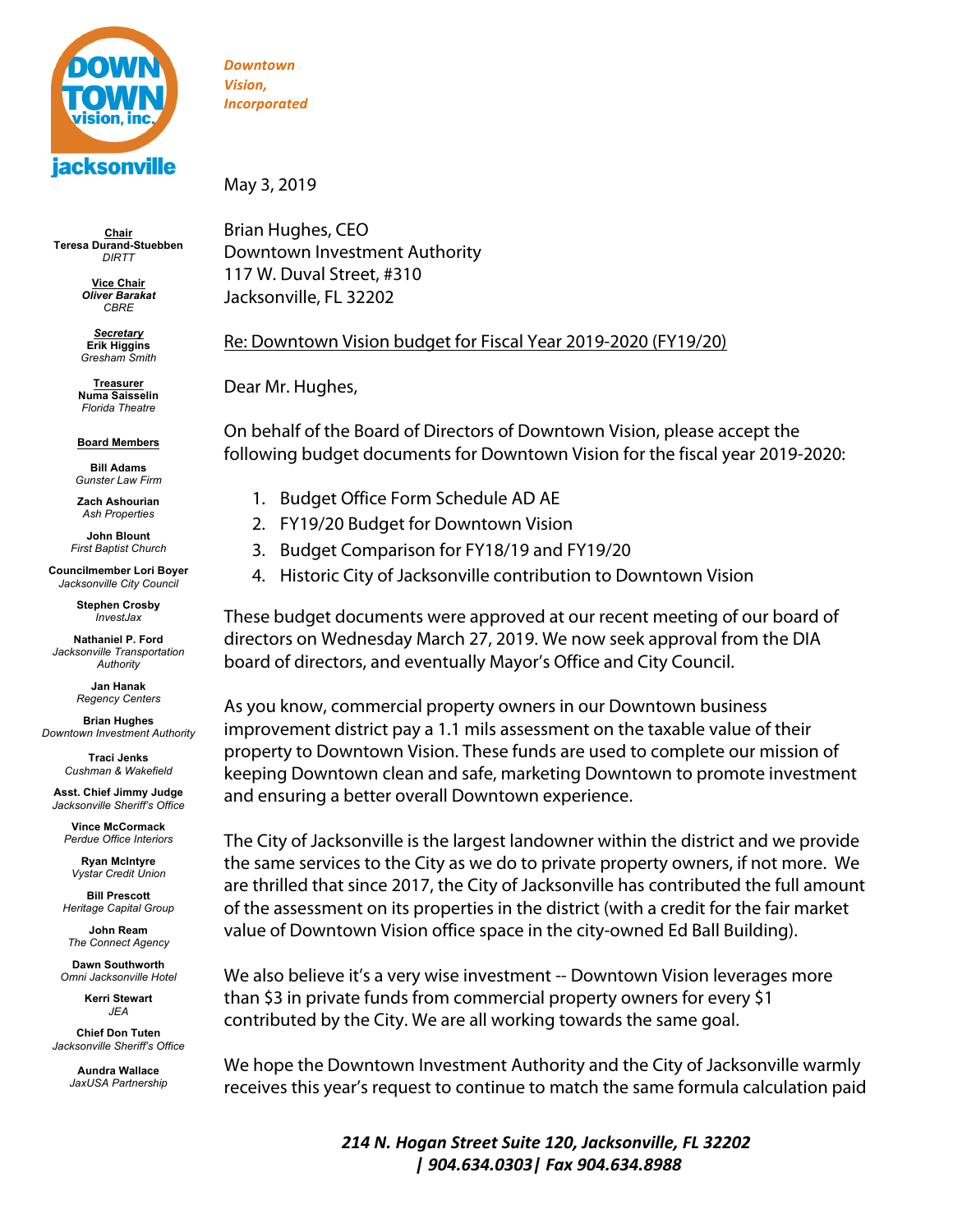*Downtown Vision, Incorporated*

by private property owners. We believe this additional support will be directly beneficial to the DIA in reaching the redevelopment goals for Downtown Jacksonville laid out in your CRA and BID Plans.

Thank you for all your hard work for our City. With you working closely with Mayor Lenny Curry, City Council and DIA, Downtown Jacksonville is improving every day.

We look forward to our continued partnership to help make Downtown Jacksonville a better place to live, work, visit and invest.

Sincerely,

Jacob A. Gordon Esq. CEO

Cc: Jim Bailey, Chairman, Downtown Investment Authority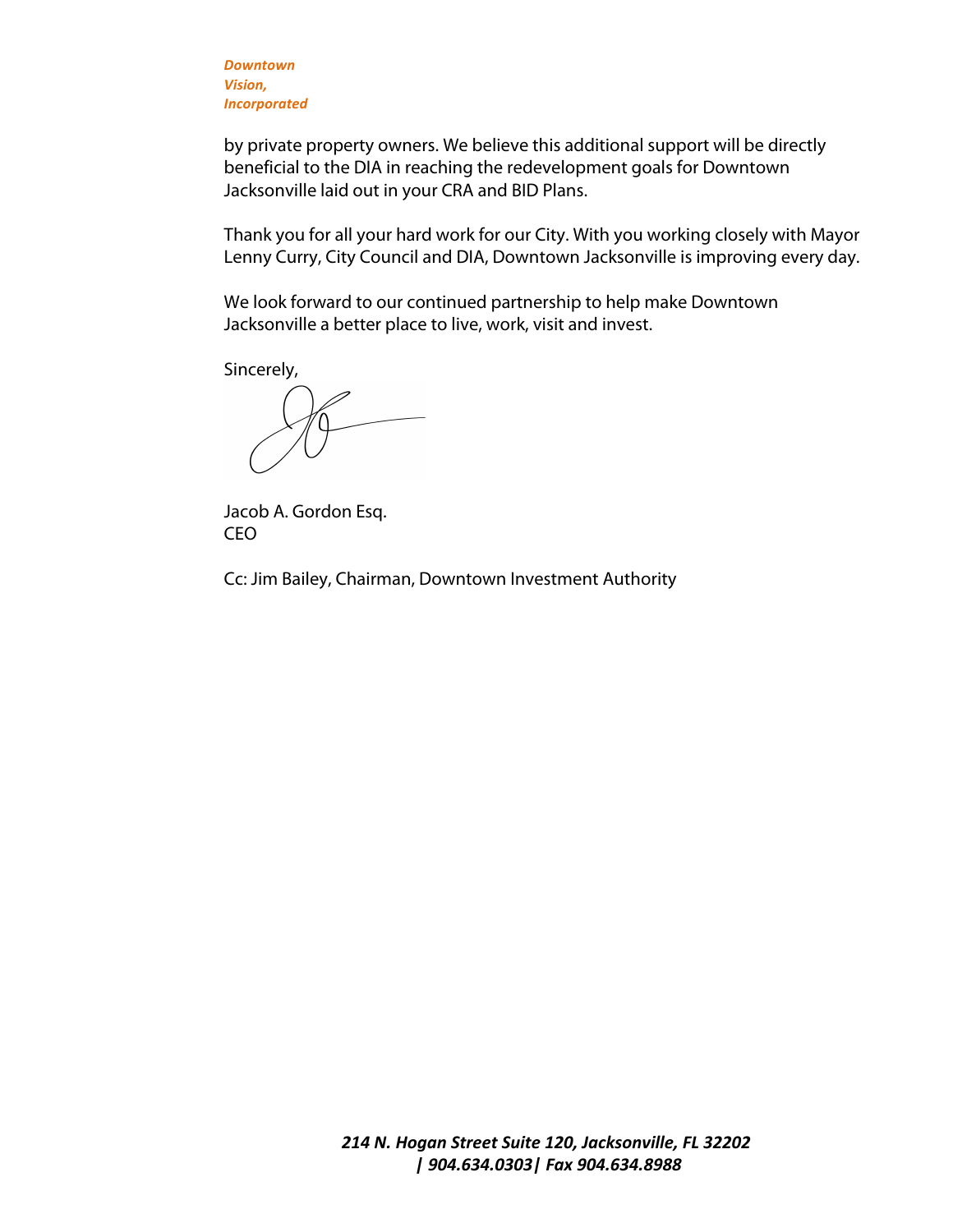# **BUSINESS IMPROVEMENT DISTRICT (DOWNTOWN VISION) JACKSONVILLE, FLORIDA BUDGET – FISCAL YEAR 2019/20**

#### **ESTIMATED REVENUES DVI PROPOSED**

## Assessed Properties (1) **Assessed** Properties (1) **Assessed** Properties (1)  $\text{City of Jacksonville (2)} \quad \text{5.461,884}$ Other Sources (3)  $$275,421$ **Total Estimated Revenues** *<b>S1,639,892*

Schedule AD

### **APPROPRIATIONS**

|                             | Clean, Safe    | Marketing,   | Business &  | Management    | Total       |
|-----------------------------|----------------|--------------|-------------|---------------|-------------|
|                             | and Attractive | Promotions,  | Stakeholder | & General (7) |             |
|                             | (4)            | Special      | Support (6) |               |             |
|                             |                | Projects (5) |             |               |             |
| <b>Personnel Services</b>   | \$93,046       | \$238,499    | \$140,450   | \$55,934      | \$527,929   |
| <b>Operating Expenses</b>   | \$688,332      | \$250,360    | \$139,058   | \$34,214      | \$1,111,963 |
|                             |                |              |             |               |             |
| <b>Total Appropriations</b> | \$781,377      | \$488,859    | \$279,507   | \$90,148      | \$1,639,892 |

(1) Commercial property owners in DVI's Downtown district pay 1.1 mils of their property's assessed value to DVI.

(2) This reflects a contribution from the City of Jacksonville equal to 1.1 mils of the value of the City's owned property (minus a rent credit of \$33,988 for Downtown Vision's office space in the Ed Ball Building.)

(3) This represents all other income for Downtown Vision, including fee-for-service contracts, voluntary contributions from exempt organizations, grants, sponsorships and revenues generated from special events.

- (4) These contracted services include a team of Clean & Safe Ambassadors, a supervising project manager, uniforms, supplies and equipment. This line item includes 50% of the Director of District Services salary plus 25% of administrative budget.
- (5) Includes salaries for Vice President of Marketing, Communications Manager, Events Manager and includes 25% of the admin budget.

(6) Includes salary for Director of Experience, 50% of Director of District Services and 25% of admin budget.

(7) This represents 25% of the admin budget. The admin budget includes the CEO and Business Administrator positions.

Schedule AE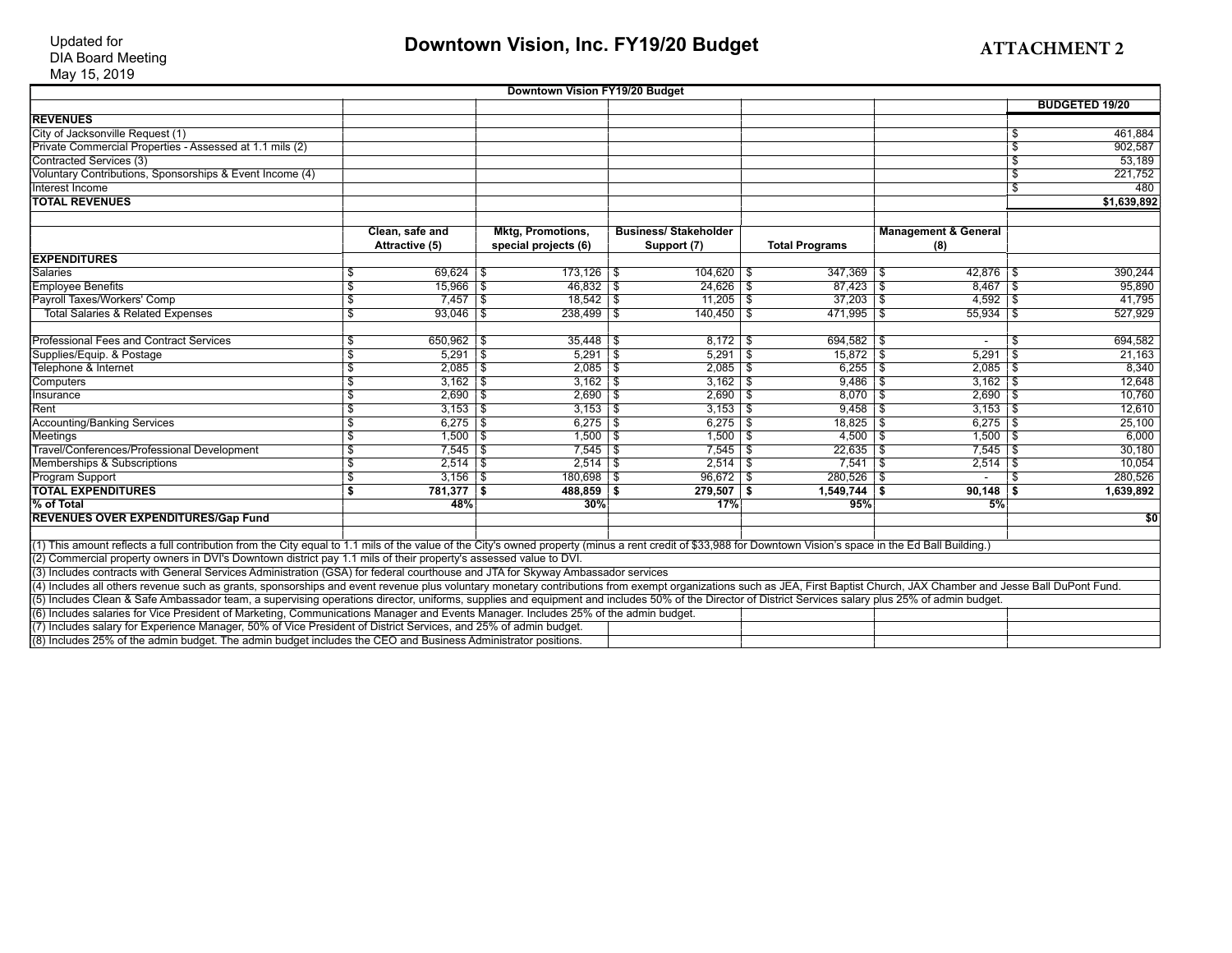## **Downtown Vision FY 18/19 vs. FY 19/20**

|                                                  | <b>Adopted</b>                |                            | Proposed                |                  | Increase        |                                                                                                                                                                                                                                                                                                                                      |
|--------------------------------------------------|-------------------------------|----------------------------|-------------------------|------------------|-----------------|--------------------------------------------------------------------------------------------------------------------------------------------------------------------------------------------------------------------------------------------------------------------------------------------------------------------------------------|
|                                                  |                               | FY18/19                    |                         | FY19/20          | (Decrease)      | <b>Notes</b>                                                                                                                                                                                                                                                                                                                         |
| <b>REVENUES</b>                                  |                               |                            |                         |                  |                 |                                                                                                                                                                                                                                                                                                                                      |
| City of Jacksonville                             | \$.                           | $456,775$ \\$              |                         | 461.884          |                 | \$5,109 Represents the City's historic contribution to Downtown Vision since FY 2011                                                                                                                                                                                                                                                 |
| Private Commercial Properties (1.1 mils)         | $\mathbf{\mathfrak{g}}$       | $794,285$ \\$              |                         | 902,587          |                 | \$108,302 Based on increase in assessed value of properties in the Downtown Improvement District                                                                                                                                                                                                                                     |
| Interest Income                                  | $\overline{\mathbb{S}}$       | 480S                       |                         | 480              |                 | \$0 Anticipating continued low interest rates                                                                                                                                                                                                                                                                                        |
| Contracted Services                              | \$                            | 41,251                     | \$                      | 53,189           |                 | Includes payments from General Services Administration (GSA) for assistance around Federal Courthouse.<br>\$11,938 Increase is new pilot project with JTA for Ambassadors at some Skyway stations.                                                                                                                                   |
| <b>Other Sources</b>                             | \$                            | $195,243$ \\$              |                         | 221,752          |                 | Includes all others revenue, including grants, sponsorships, event revenue and voluntary contributions from<br>exempt organizations like JEA, First Baptist Church, JaxChamber, Police and Fire Pension Fund and Jesse Ball<br>\$26,509 DuPont Fund. Increase due to increased revenue projected from annual DTJax Gala fundraiser.  |
| <b>TOTAL REVENUES</b>                            | \$                            | 1,488,034                  | s.                      | 1,639,892        | \$151,858       |                                                                                                                                                                                                                                                                                                                                      |
| <b>EXPENDITURES</b>                              |                               |                            |                         |                  |                 |                                                                                                                                                                                                                                                                                                                                      |
| <b>Salaries</b>                                  | \$                            | $342,807$ \$               |                         | 390,244          |                 | \$47,437 Increase due to one new staff member to oversee experience creation opportunities downtown                                                                                                                                                                                                                                  |
| <b>Employee Benefits</b>                         | \$                            | $76,472$ \$                |                         | 95,890           |                 | \$19,418 Increase due to increased cost of health insurance, benefits and increased participation in 401k program.                                                                                                                                                                                                                   |
| Payroll Taxes/Worker's Comp                      | $\mathfrak{F}$                | $36,061$ \$                |                         | 41,795           |                 | \$5,734 Increase due to increase in staffing costs                                                                                                                                                                                                                                                                                   |
| <b>Total Salaries &amp; Related Expenses</b>     | \$                            | $455.340$ \\$              |                         | 527,929          | \$72,589        |                                                                                                                                                                                                                                                                                                                                      |
| Professional Fees & Contract Services            | \$                            | $679,291$ \\$              |                         | 694,582          |                 | Includes Ambassador contract and other costs such as Downtown Map/Guide, advertising, graphic design<br>\$15,291 support, consulting, marketing support and printing reports, rack cards and marketing collateral.                                                                                                                   |
| Supplies, Printing & Postage                     | $\overline{\mathbb{S}}$       | $21,116$ \ \$              |                         | 21,163           |                 | \$47 Includes office supplies, stationary, copier, water cooler, postage meter, postage, bulk mail, UPS, courier fees                                                                                                                                                                                                                |
| Telephone & Internet                             | $\overline{\mathbb{S}}$       | $8,340$ \ \$<br>$9.670$ \$ |                         | 8,340            |                 | \$0 Includes phone lease, internet, local and long distance                                                                                                                                                                                                                                                                          |
| Computers<br>Insurance                           | $\overline{\mathbb{S}}$<br>\$ | $13,160$ \ \$              |                         | 12,648<br>10,760 |                 | \$2,978 Includes website management, software fees, email hosting and server maintenance<br>(\$2,400) Includes D&O, liability, property, theft and event insurance.                                                                                                                                                                  |
| Rent                                             | $\overline{\mathcal{E}}$      | $12,610$ \$                |                         | 12,610           |                 | \$0 Includes rent for offices in Ed Ball Building                                                                                                                                                                                                                                                                                    |
|                                                  |                               | $25,868$ \$                |                         | 25,100           |                 |                                                                                                                                                                                                                                                                                                                                      |
| Accounting, Banking Services & Payroll           | \$<br>$\overline{\mathbb{S}}$ | $6,000$ \$                 |                         | 6,000            |                 | (\$768) Includes audit, payroll expenses, licenses and bank fees.<br>\$0 Includes Board meetings, committee meetings, stakeholder meetings and board retreat                                                                                                                                                                         |
| <b>Meetings</b>                                  |                               |                            |                         |                  |                 |                                                                                                                                                                                                                                                                                                                                      |
| Travel/Conferences/Professional Development   \$ |                               | $21,925$ \\$               |                         | 30,180           |                 | Includes conference expenses, lodging and travel expenses. Increase due to leadership initiatives/trainings<br>including Urban Land Institute (ULI) and International Downtown Association (IDA) for CEO, Vice President of<br>\$8,255 Marketing and Vice President of District Services                                             |
| Memberships & Subscriptions                      | \$                            | 8,054                      | 1\$                     | 10,054           |                 | Also includes funding for membership in JaxChamber, Urban Land Institute and International Downtown<br>Association and subscriptions for local papers and downtown-related journals such as Florida Times-Union and<br>\$2.000 Jacksonville Business Journal                                                                         |
| Program Support                                  | \$                            | $226.660$ \ \$             |                         | 280.526          |                 | Items include \$145,000 for events and promotions such as Art Walk, Jazz Fest After Dark, Trick or Treat on the<br>Street and DTJax Gala. Increase is related to Lively and Beautiful Sidewalks (LABS) initiative for more experience<br>\$53,866 creation" in the public realm, including placemaking and beautification initatives |
| <b>SUBTOTAL EXPENDITURES</b>                     | \$                            | 1,488,034                  | $\overline{\mathbf{s}}$ | 1,639,892        | \$151,858       |                                                                                                                                                                                                                                                                                                                                      |
| Contingency                                      | \$                            | $\sim$                     | $\overline{\mathsf{I}}$ | $\blacksquare$   | $\overline{50}$ |                                                                                                                                                                                                                                                                                                                                      |
|                                                  |                               |                            |                         |                  |                 |                                                                                                                                                                                                                                                                                                                                      |
| <b>TOTAL EXPENDITURES</b>                        | \$                            | $1,488,034$ \$ $1,639,892$ |                         |                  | \$151,858       |                                                                                                                                                                                                                                                                                                                                      |
| <b>Variance</b>                                  | \$                            | $\sim$                     | l Si                    | 0                | $\overline{50}$ |                                                                                                                                                                                                                                                                                                                                      |